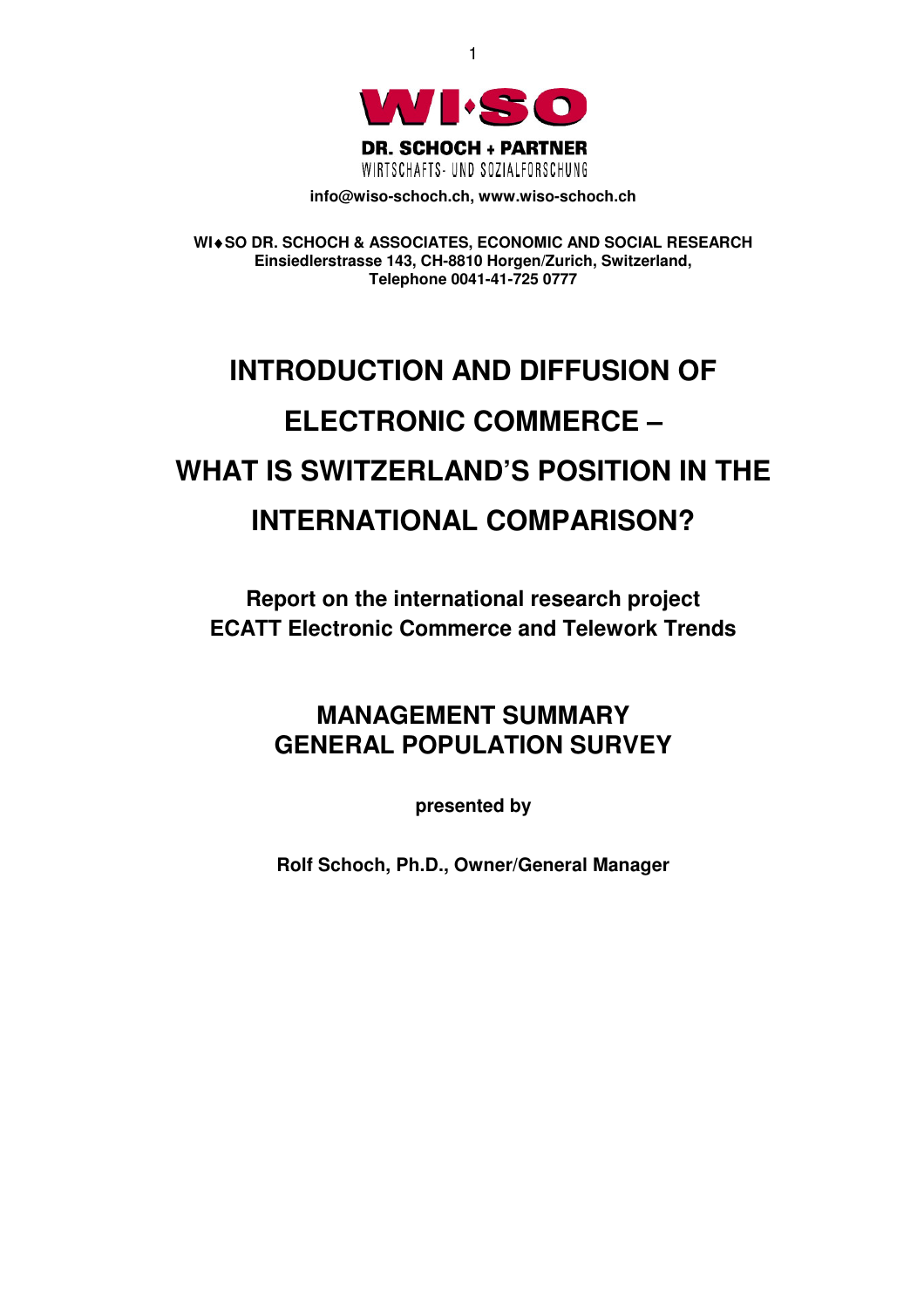What is Switzerland's position today with regard to the diffusion, acceptance and usage of new workforms and business methods in the economy and society? How will businesses and consumers react to the E-Commerce challenge today and in the future?

One of the most extensive international surveys of the public and businesses so far gives well-founded scientific answers to these questions. A consortium of distinguished research institutes from 10 countries of the European Union (Denmark, Germany, Finland, France, Ireland, Italy, Netherlands, Spain, Sweden, UK) and Switzerland, carried out the research project *ECATT99 Electronic Commerce and Telework Trends*. In it the world of work (telework) as well as the new (electronic) forms of commerce and business processes are studied. This study is therefore: officially designated as "Benchmarking New Ways of Working and New Forms of Business".

**Switzerland** is taking part for the first time in this international comparison which, in the European framework, has already been done (with regard to telework) 3 times since 1987. The benchmarking study is of particular interest to our country as, at an international level, it provides the opportunity to compare Switzerland with other countries and at a national level to compare the individual socio-demographic segments of the population and the sectors and regions of the economy with each other.

In Europe, within the framework of ECATT99, representative surveys of a total of about *8,100 private individuals* in the population (General Population Survey), *400* of those from German and French Switzerland, as well as around *4,300 decision makers* in businesses of all sectors (Decision Maker Survey), *200* from the whole of Switzerland, were carried out according to an internationally uniform and comparable methodology. Computer aided *telephone interviews (CATI)* were used as the research method. In addition, in a total of around 100 detailed case studies in businesses, the researchers documented examples of "best practice" with regard to E-Commerce and telework.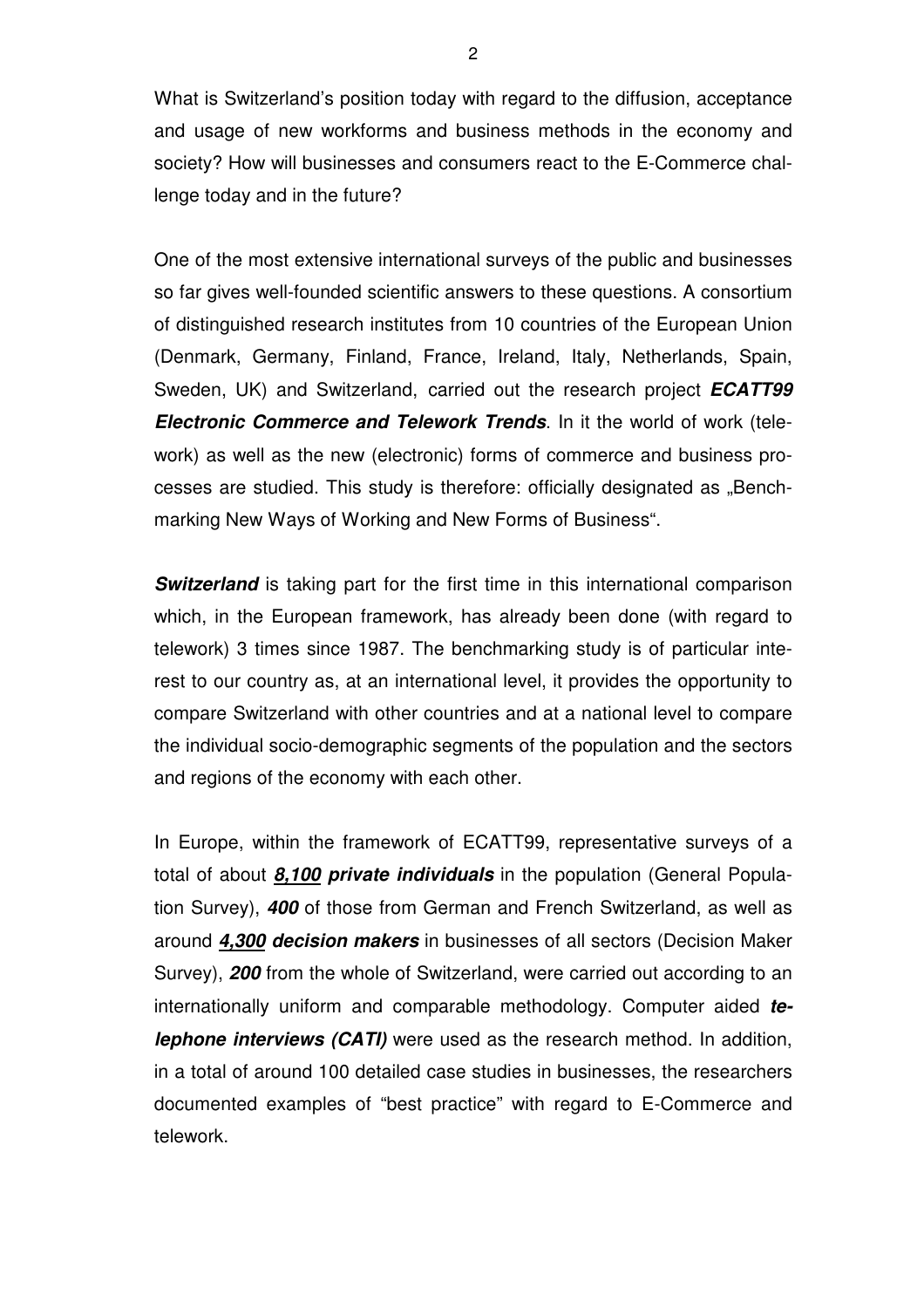In Switzerland the survey and analyses were carried out by both partner organizations WI♦SO DR. SCHOCH + PARTNER WIRTSCHAFTS- UND SO-ZIALFORSCHUNG in Horgen/Zürich (General Population Survey) and the University of Applied Sciences (Fachhochschule Solothurn Nordwestschweiz FHSO; Decision-Maker Survey). WI♦SO is responsible for all the project's fieldwork in Switzerland.

The following institutions have taken part in the project under the chairmanship of the consultancy and research institute empirica (Bonn): Teledenmark (Denmark), University of Tampere (Finland), Institut de l'audiovisuel et des telecommunications en Europe (IDATE, France), Work Research Centre (Ireland), Overmars Organisatie Adviseurs (Netherlands), Swedish National Board for Industrial and Technology Development (NUTEK, Sweden). Desarrollo y Recursos S.L. (Spain). In addition, separate comparable data (Case Studies) was collected in the USA and in Japan to enable benchmarking with Europe.

In Switzerland, a non-member of the EU, research was not financed by the EU commission but by the private firms Arthur Andersen AG and UBS Card Center AG (WISO study segment) as well as by the Federal Office for Education and Science (FHSO study segment). We thank these organisations and institutions very much for their valuable support.

This report is limited to the *General Population Survey on Electronic*  **Commerce**<sup>1</sup> project section. A separate report will be prepared for the project section on *Telework* which will be available by the end of 2000<sup>2</sup>.

 $\overline{a}$ 1 The complete detailed research report on the ECATT General Population and Decision Maker Survey on Electronic Commerce has recently been published and can be ordered from us (see appendix), however, initially only in *German* with an English summary:

SCHOCH, Rolf & HARABI, Najib (2000): Introduction and Diffusion of Electronic Commerce – What is Switzerland's position in the international comparison? Report on the General Population and Decision Maker Survey 1999, 147 pages, 56 illustrations (colored graphics), 5 case studies on Electronic Commerce in Switzerland. Cost Fr. 700.00, USD 460.00

<sup>&</sup>lt;sup>2</sup> Summarized Final Report by the project management for the European Commission on both parts of the project, Electronic Commerce and Telework, can be downloaded from the URL www.ecatt.com.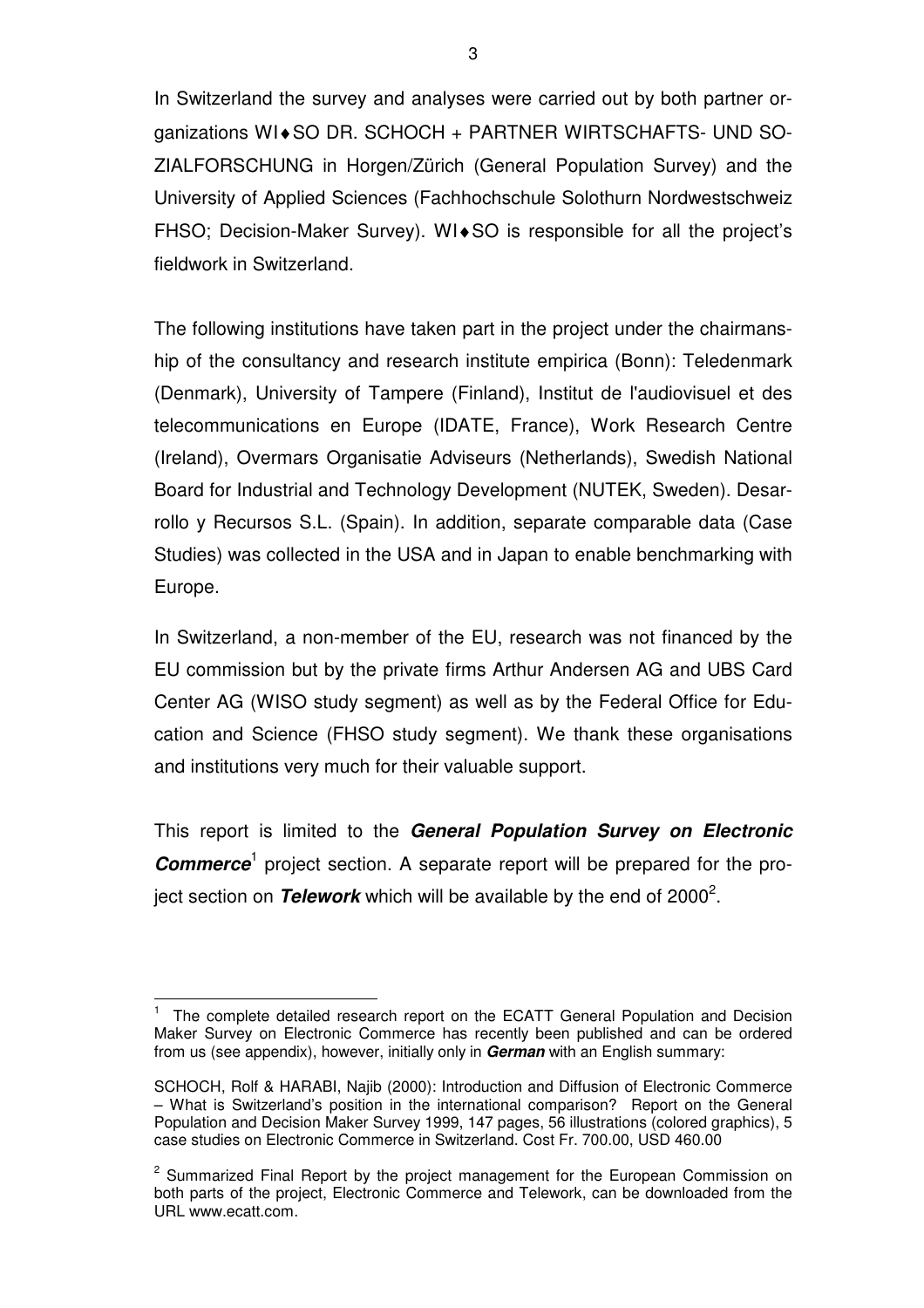A short summary of the most important *results* of the representative survey on E-Commerce follows:

1. *Switzerland is well advanced with regard to households' ownership and use of the necessary computer and telecommunications hardware and software as a technological prerequisite for access to the Internet.*

At the end of 1999, 66% of all Swiss interviewed have a PC or other computer available in the home. A further 16% of all those interviewed have the intention of acquiring a computer over the next one or 2 years. It is therefore likely that by 2001 a total of around four fifths will be computers owners. Switzerland, together with Sweden, is at the top of the position table of the 10 partaking EU countries (EU average: 44%). From the viewpoint of households' IT-infrastructure, Switzerland has favorable conditions for the diffusion of the socio-technological innovation E-Commerce in the Business-to-Consumer area.

# *2. In the Swiss population, as also Europe-wide, the Internet enjoys a very high, almost 100% general awareness level in all sociodemographic population groups.*

The public's information and knowledge level therefore also represents a favorable starting point for the application and success of E-Commerce.

### 3. *With regard to effective use of the Internet and other online services –proportion of users in the total population – Switzerland lies in second position in Western Europe after Sweden*.

53% of the Swiss population have used the Internet at least once, around 46% have used it during the last month or the last 3 months. However, Internet use is spread very unevenly over the individual socio-demographic population sub-groups. Users are as before mainly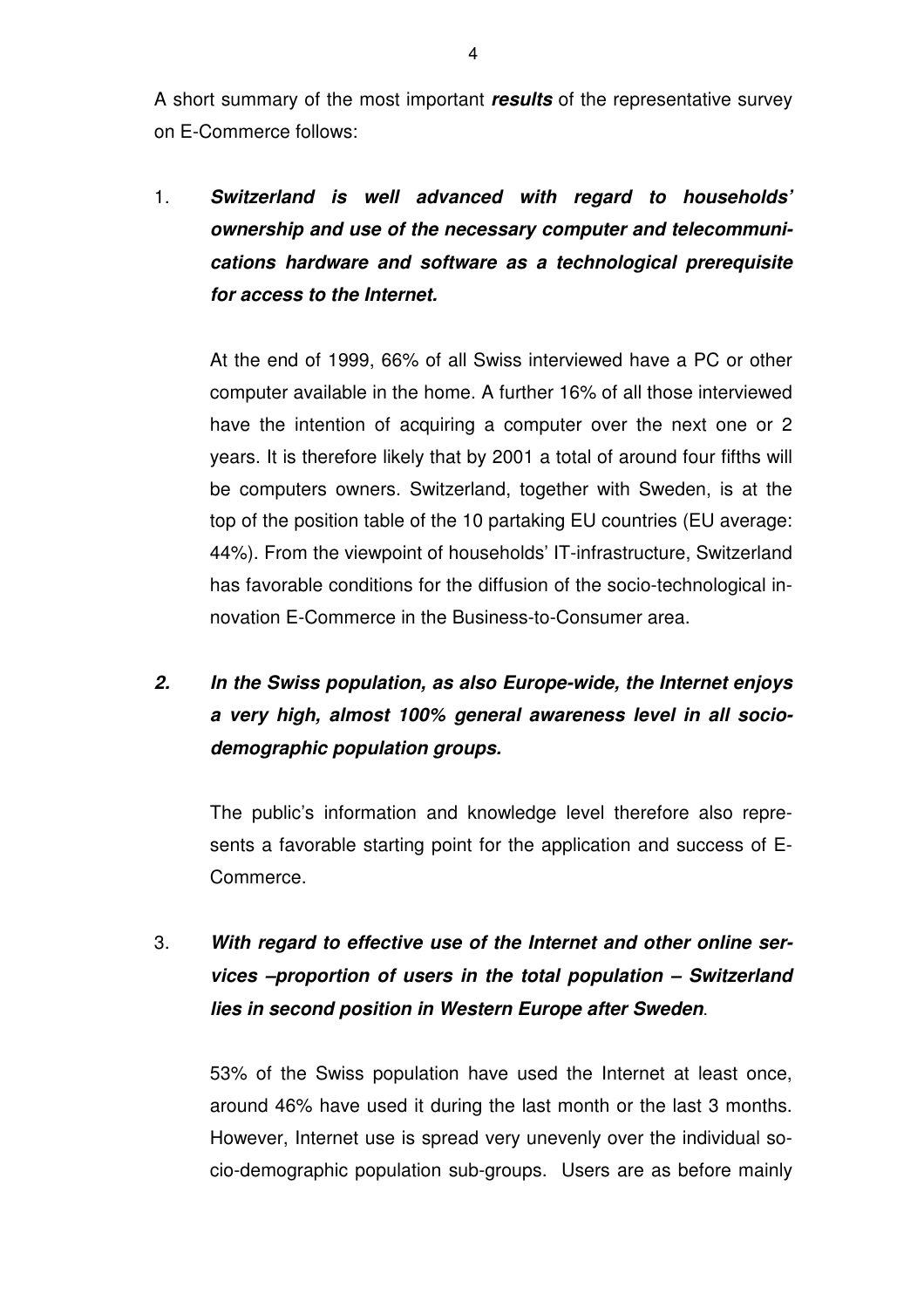young men of higher education and professional status in urban surroundings.

4. *Access to and actual use of electronic mail are widespread in Switzerland. 40% of all those interviewed have received or sent at least one electronic message in the past month*.

In the international comparison Switzerland shares first position with Sweden (EU average in 1999: 18%). In Switzerland, over the next one to 2 years, a considerable growth in Email use is anticipated. By 2001 existing and additional new users using an Email service will amount to around three quarters of the population.

#### 5. *In spite of the high awareness level of the Internet, so far its use for online shopping is not very widespread in Switzerland*.

The most frequent commercial uses of the Internet are sourcing and evaluation of information – but less frequently actual purchase of goods or services. In Switzerland today, as in the whole of Europe, the Internet and other online services are principally used to swiftly and effortlessly gather general information on suppliers, offers, shopping opportunities and conditions, and less often to place orders. Furthermore, there is a marked preference for the provision of free information.

6. *Where purchases have already been made these most often concern the typical "E-Commerce products", i.e.: 1. books, brochures or magazines (1999, 16% of all interviewees), 2. computer software, CD-ROM or other computer accessories (12%), 3. travel, hotel accommodation (12%), and tickets for sporting events, cinema etc (10%).*

In comparison these percentages are around 3 to 4 times as high as the total of regular and occasional users in the weighted EU10 average. In the next positions, after some considerable gap, follow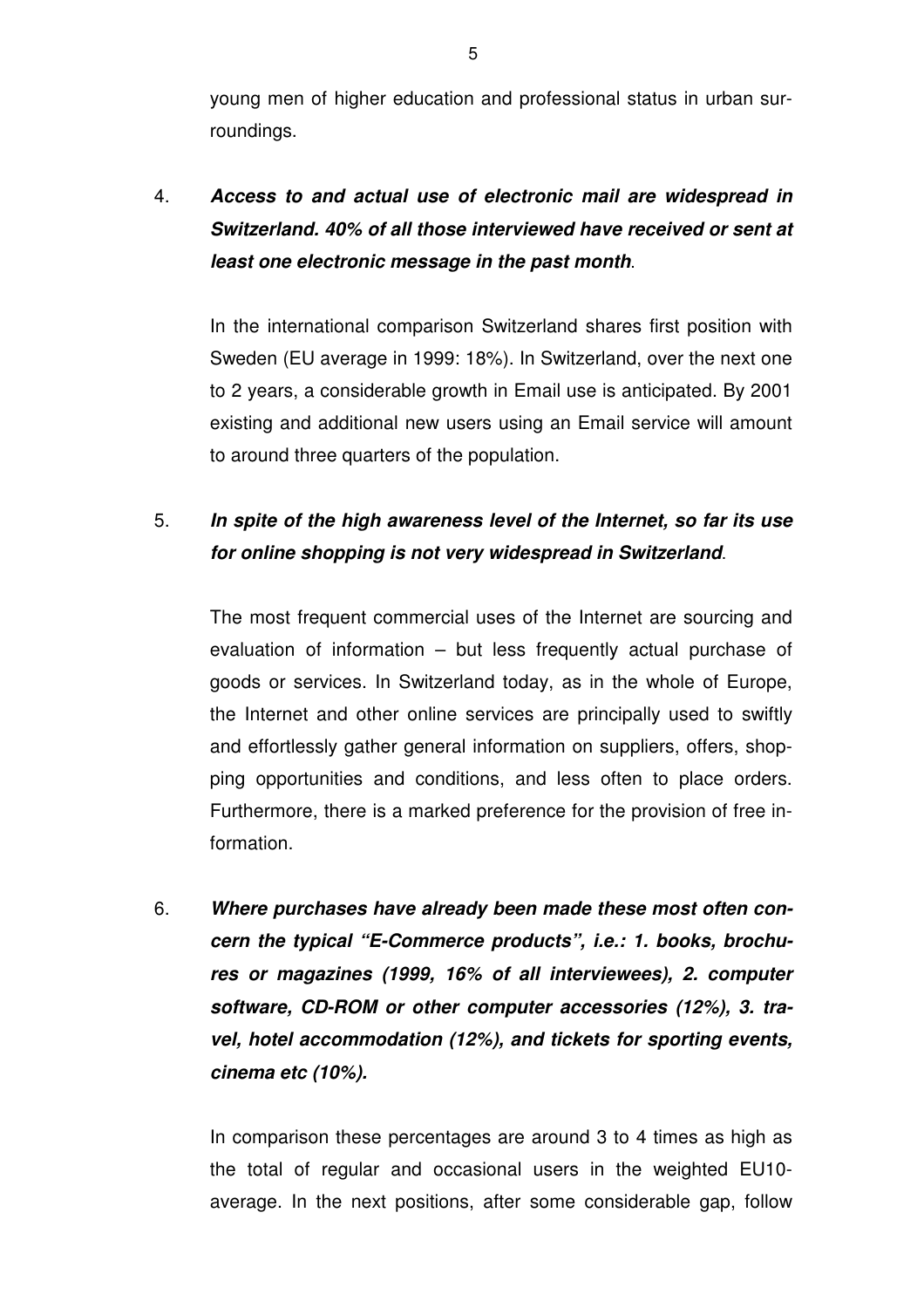music, CDs, videos (8%), and electric/electronic equipment (7%), grocery and consumer goods, wine (4%), clothing, textiles, shoes (4%), online magazines or online news services, or other chargeable online services (4%).

## 7. *In the area of Internet banking today around 11% of all interviewees have attempted to receive information from their bank or carry out payments by giving credit card or account numbers.*

Almost the same amount (10%) has instructed their bank to make a transfer. This is around twice as many as the EU10 average. In the coming 2 years a significant growth of around one fifth can be expected in these two areas.

## 8. *For the near future there is a considerable but by no means « explosive » growth potential in commerce-related use of the Internet or other online service.*

Between one fifth to two thirds of the current "not yet user" segment, equivalent to an additional 10-44% of all interviewees, depending on application area and product class, are considering becoming active users over the next one to 2 years. The applications mentioned most often are again, sourcing of information (regarding tickets, prices, suppliers, travel, hotels, banks) and not ordering. In the future actual purchases will become more important than so far but they will still not be in the forefront. In respect of the year 2001 the uses most mentioned are ordering of tickets for cinema or sporting events, travel or hotel accommodation bookings.

# 9. *From the public's viewpoint the advantages of electronic shopping are mainly easier and faster shopping, less time and less effort needed as well as the larger and more varied ranges on offer.*

These are the potential features supporting diffusion of electronic commerce. However, financial savings are seldom expected.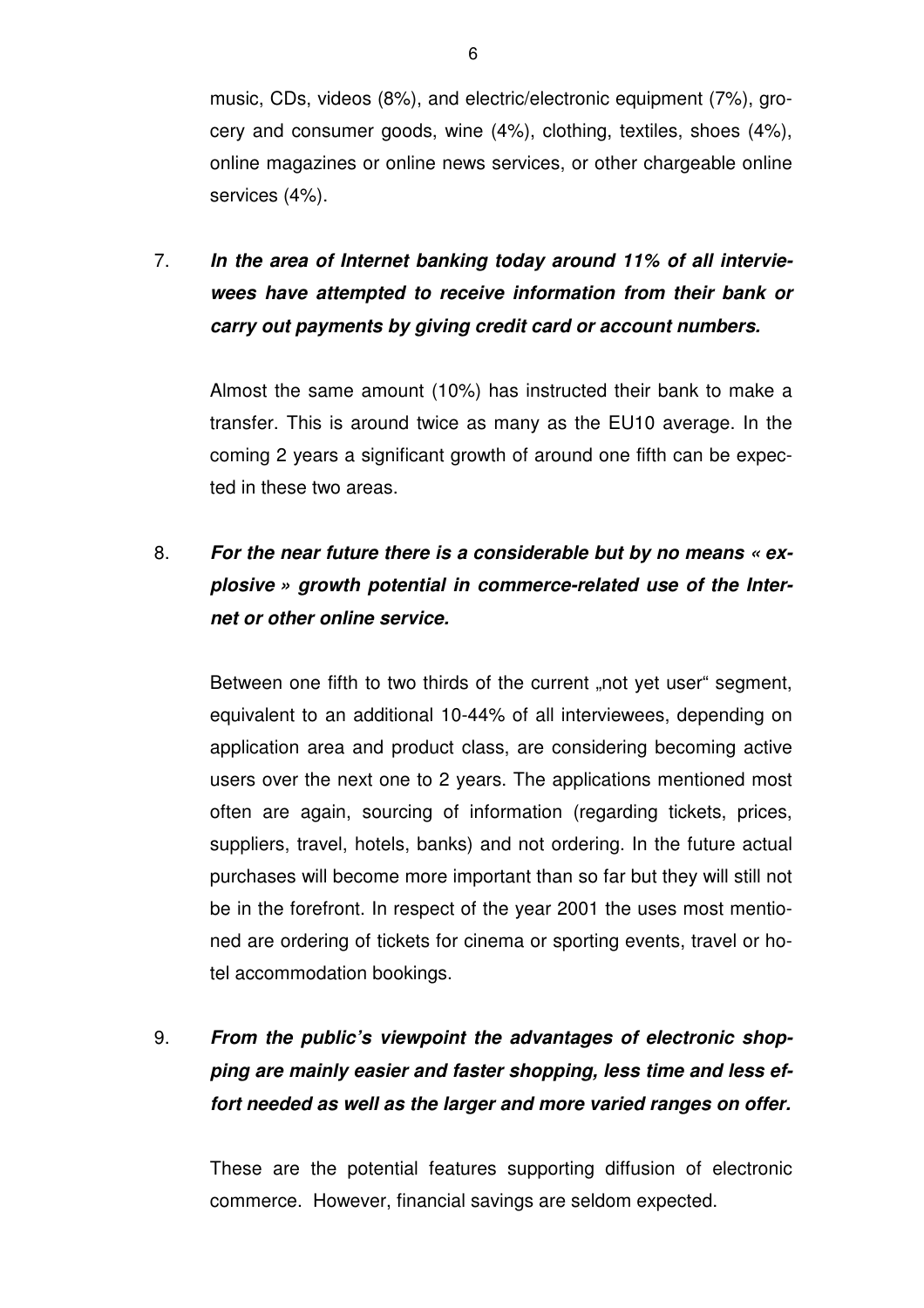*10. According to consumer opinion the barriers which still hinder or delay the further diffusion of E-Commerce today are mainly lack of security or increased risk, disadvantages of virtual shopping without physical contact to the product*, *and little benefit over conventional shopping.* 

Compared to the population of the 10 EU countries, the public in Switzerland is considerably more critical where security problems are concerned. Little or insufficient technological equipment of users also creates a barrier. In contrast, little or insufficient user knowledge and costs are of comparatively lower importance. However, almost three fifths do not acknowledge the necessity or the benefit of online shopping in principle and therefore do not have any reason to change their behavior.

#### 11. *In Switzerland new and unconventional payment methods for online shopping meet with skepticism*.

Only a quarter of the population would accept the transfer of credit card or account number, of "cyber cash" or of another special Internet currency in order to pay for online-purchases. In contrast two fifths of all interviewees would be prepared to accept payment with the conventional and generally low risk cash on delivery method.

12. *Further diffusion and actual breakthrough of E-Commerce in the Business-to-Consumer area* requires amongst other things that the Internet in general and online shopping in particular become more "secure" and "beneficial" from the potential users' point of view and that their reservations in these respective areas are broken down.

#### *Summary*

*Technological conditions and prerequisites for diffusion of the "Electronic Commerce" innovation in the Swiss population are favorable*.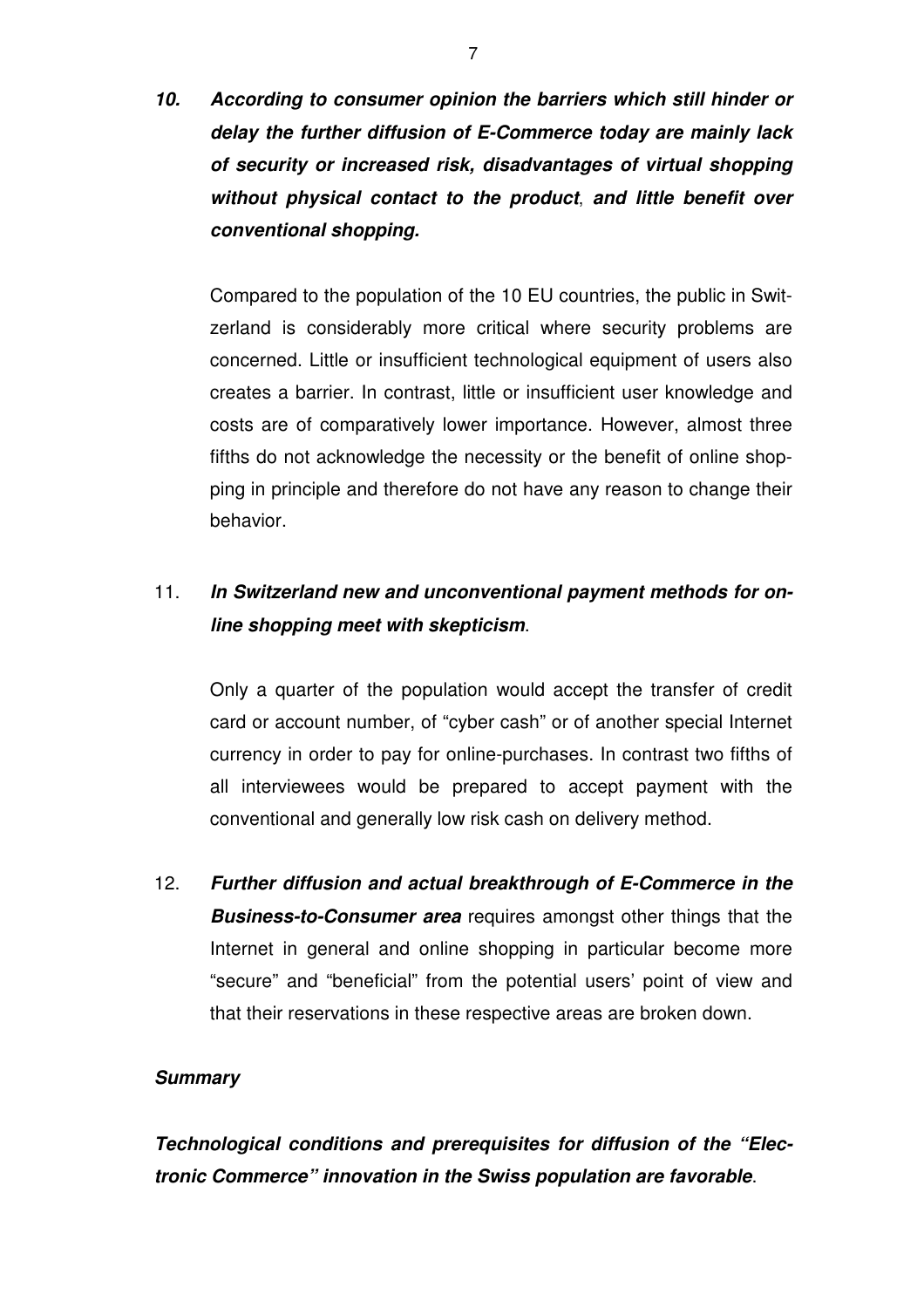Ownership and usage of the necessary IT-infrastructure in households as well as access to the Internet as a prerequisite for participation in electronic commerce are already widespread. In this regard, Switzerland today is at the top of the 10 most important EU countries. However, this latent market potential is not yet exhausted. In fact, further diffusion is hindered and delayed by unresolved security problems and consumers' considerations of risk and benefits.

#### *Conclusions for Suppliers*

For all businesses which offer their products or services via the electronic commerce channel in the Internet or wish to do so in the future, it is important to actively utilize the favorable starting position and market potential for Electronic Commerce. As a result of the findings of the population survey, they have to reduce the existing risks and consumers' insecurities on the one hand – e.g. data protection, loss of money and risk of fraud.

On the other hand they should demonstrate the relative economic, social and psychological advantages of virtual shopping and banking on the Internet through persuasive reasoning. The same obviously applies to suppliers of technological infrastructure and of know-how in the new economy – i.e. computer manufacturers, telecommunications and software businesses, providers, consultants, and other suppliers of related products and services.

#### LITERATURE

- MILES, I. (1988): Home Informatics. Information Technology and the Transformation of Everyday Life. London: Pinter
- OTT, Hans (1999): E-Commerce. Kaufen und Verkaufen im Internet. Zürich: Ringier AG/update Verlag
- OTT, Hans (o.J.): Business im World Wide Web. Zürich: Bilanz/the blue window